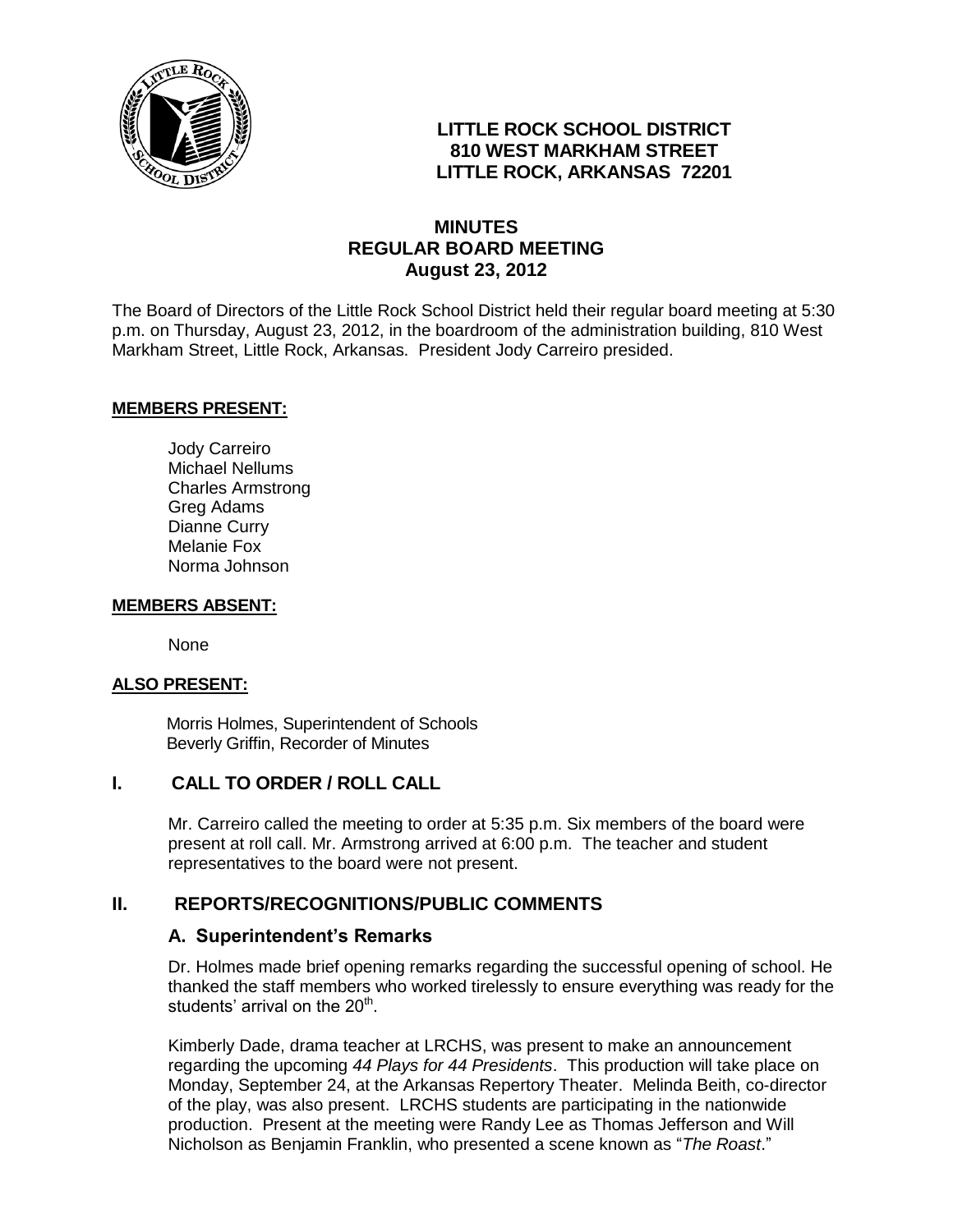# **B. Remarks from Citizens**

Odessa Darrough addressed the board regarding the South End Civil Rights Summit, to be held on Saturday, September 8. Community members have formed a partnership, and for the sixth year will present forums focusing on education, transformation of finances, community activities for seniors and youth, and other social services.

Pablo Valarezo, a father of students in the LRSD, addressed the board, stating he served in many volunteer capacities, including as a *Watch Dog Dad* at Roberts Elementary, as president of his neighborhood association, as a soccer coach, and as a volunteer with the "Make a Wish" Foundation. His comments were representative of the community at large, requesting the board purchase land in zones 4 and 5 to build a middle school. He stated pride in the diversity of the student population at Roberts, noting there were 22 different languages represented. His concern and comments were geared to the lack of public school options for students once they leave elementary school. He reminded the board of a commitment in January of 2008 to purchase the land for a middle school, and he asked the board to move forward with that promise.

# **C. City of Little Rock – Love Your School**

Michael Drake with the City of Little Rock presented a report on the city's *Love Your School* initiative. Each board member received a packet of information on the program and viewed the DVD which had been presented at a national conference regarding the program at Western Hills Elementary.

## **D. Little Rock PTA Council**

No one from the PTA Council made comments; however it was noted the first PTA Council meeting would be held at the LRSD administration building at 11:30 a.m. on Tuesday, September 11.

## **E. Little Rock Education Association**

Cathy Kohler addressed the board, first commenting on the middle school initiative and the importance of making the middle schools a success. She encouraged making all the district's middle schools strong and successful so that parents will be proud to send their children to school in the LRSD middle schools. She also commented on Dr. Holmes' efforts to halt bullying in the schools, and she expressed support for those efforts.

## **III. REPORTS AND COMMUNICATIONS**

## **A. Remarks from Board Members**

Mr. Adams comments were toward the strategic plan and its' focus on student achievement. He noted the importance of achievement, but asked for consideration also on improving the district's facilities. Many of the schools need renovation, some need additional classrooms or portable buildings, and there is a need for new schools in the western part of the city. He expressed a need to review and act on the districtwide plan for improving facilities.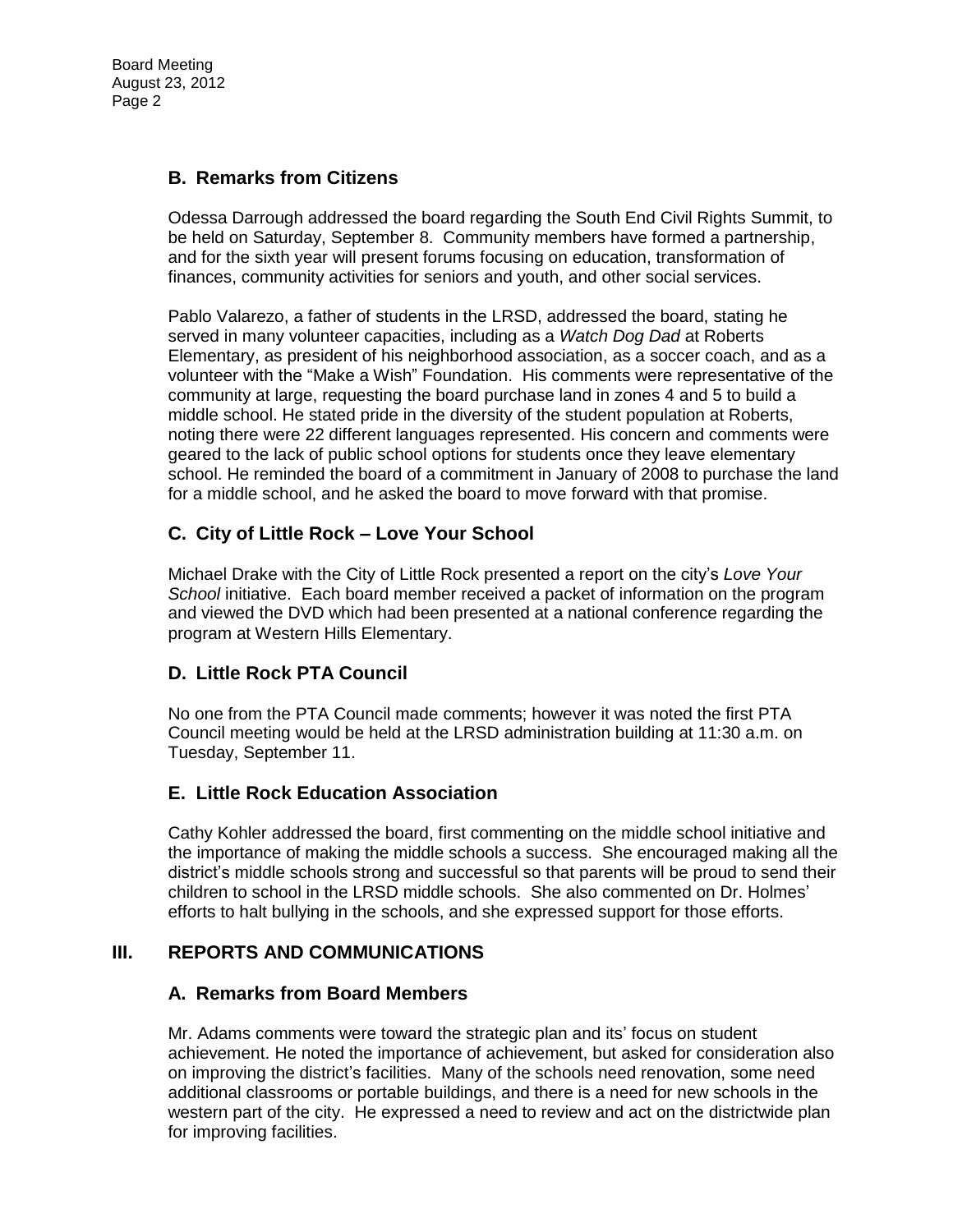Ms. Curry concurred with Mr. Adams on his comments, and expressed a desire to continue to focus on closing the achievement gap in all of our schools.

Mr. Armstrong also agreed with Mr. Adams' comments, and he suggested the board consider asking the community to pass a millage increase in order to fund the facilities needs. He complimented John Daniels for the successful start at Hall High School.

Dr. Nellums welcomed students back to school and commended everyone for their efforts toward a smooth start. He especially thanked employees in the transportation department for getting students to and from school safely. He agreed with comments on the need for schools in areas of the community where there is growth, but also agreed it would require a community-wide campaign to facilitate the needed improvements to the buildings and campuses.

Ms. Fox thanked the administration and school staff for the successful school opening. She stated this was the first year she didn't get calls with issues or complaints on opening day. She was pleased to know administrative staff was deployed to the schools on the first day to ensure everything was ready for opening.

Ms. Johnson was also pleased with the good start of school. She thanked the staff who worked over the summer and she asked the community to become involved in the activities in the schools. She also asked parents to set a good example for their children and to understand children model the behavior they witness at home.

Mr. Carreiro thanked the staff for the positive first day of school, noting the updates on Facebook. He asked listeners to have their Facebook friends to "like" the LRSD. He made brief comments regarding the receipt of a SIG grant at McClellan, and reported he and Dr. Holmes had attended a meeting with Commissioner Tom Kimbrell regarding the grant and expectations that go with receipt of the grant. He noted the ADE was impressed with the thoroughness of the application from McClellan, especially with the inclusion of community members and teachers in the formulation of the application. Implementation of the SIG grant at Hall High has been used as an example for other schools applying for these funds, and people from around the state are using it as an example.

Dr. Holmes responded to the comments requesting a west Little Rock middle school and the need for funding to provide upgrades to existing facilities. He stated that he would advocate for a middle school in the west, but that it would take a city-wide effort to make it a reality. He also stated a need for a new high school in southwest Little Rock.

Dr. Holmes also addressed some expressed concerns regarding bullying, not just among students, but also at the teacher and administrator level. He asked that all comments and concerns regarding bullying be brought to him for resolution.

# **B. Update / Review: Flexibility Plan / Priority Focus Schools**

At the August 9 agenda meeting, Dr. Holmes introduced administrators to present the district's plan for addressing academic deficiencies at LRSD schools which were designated by the state as "in need of academic school improvement." The Arkansas' plan is now termed the "flexibility plan" under ESEA.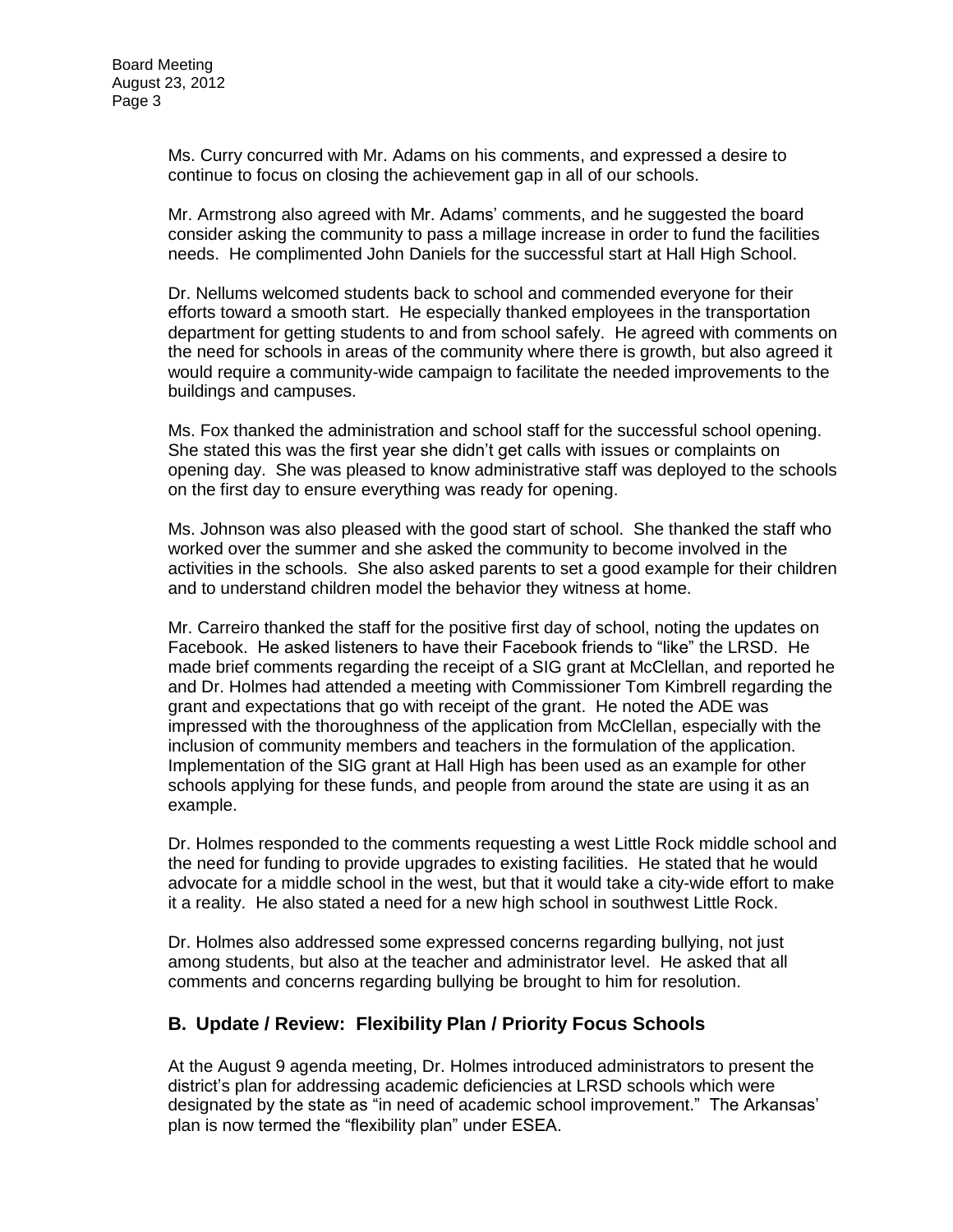Dennis Glasgow, Leon Adams, Shekita McKissick, Karen Broadnax, and Sadie Mitchell made presentations and responded to questions. Information contained in the presentations was attached to the board's agenda.

## **C. Internal Auditors Report**

Mr. Becker's report was provided in the board's agenda. He announced October  $6<sup>th</sup>$  as the next Computer Power Day. As before, it will be held at Henderson Magnet School. Additional Information will be provided on the LRSD website.

## **IV. APPROVAL OF ROUTINE MATTERS**

## **A. Minutes**

Minutes from the regular board meeting held on July 26, 2012, were presented for review and approval. Mr. Armstrong made a motion to approve the minutes; Dr. Nellums seconded the motion and it **carried unanimously**.

# **V. EDUCATIONAL SERVICES**

## **A. School Improvement Grant – Success Academy Hall High School**

Linda Young presented a recommendation for submitting a grant for continuation of the *Success Academy* at Hall High School. The program targets students who are 17 years or older, but who do not have enough credits to graduate as a traditional student. Using credit recovery strategies to increase the credits earned, the focus is on reducing the dropout rate and increasing the graduation rate at Hall. The program provides support during the summer and after school. Linda Young was available to respond to questions.

Mr. Armstrong made a motion to approve the submission of the SIG grant application. Ms. Curry seconded the motion. **It carried 6-0**. *(Dr. Nellums was out of the room at the time of the vote.)*

Dr. Nellums requested we have the Success Academy staff from Hall High School to attend a future board meeting to respond to questions regarding the program.

## **B. School Improvement Grant – Teacher Attendance Incentive**

Linda Young presented a recommendation to continue the teacher attendance incentive, with a request to increase the amount of the incentive. This School Improvement Grant funds incentives to teachers and staff at Hall, J. A. Fair, and Cloverdale. Payments of \$100 per nine-week period were made to teachers and staff who missed no more than one day per quarter. A request to increase the payment to \$200 was requested.

Ms. Fox made a motion to approve the grant submission. Ms. Curry seconded the motion, and it **carried 6-0**. *(Dr. Nellums was out of the room at the time of the vote)*

Mr. Adams requested the statistics from previous year teacher attendance rates at these schools to see if there was a significant difference prior to the grants being awarded.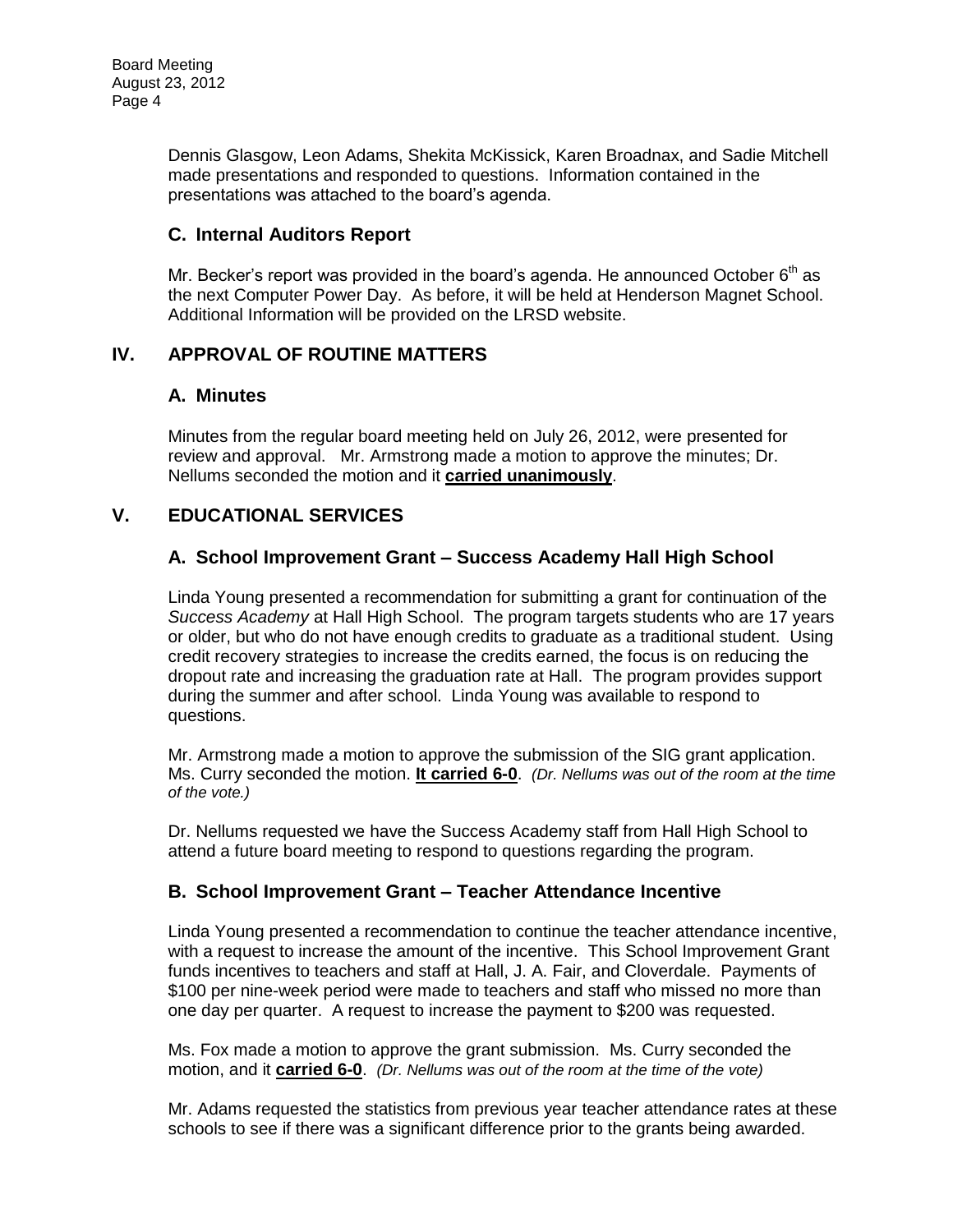## **VI. SCHOOL SERVICES**

#### **A. Summer Programs Update**

Dr. Sadie Mitchell reviewed a PowerPoint presentation of elementary summer programs. Karen DeJarnette reviewed the statistical results of the evaluation, and a report was attached to the board's agenda.

Mr. Burton reviewed the secondary summer programs and provided an overview of the report, which was also attached to the agenda.

### **VII. STUDENT SERVICES**

## **A. CARE Program Tuition Increase**

Martha Rogers presented a request and recommendation for a rate increase in the CARE before- and after-school program. The program operates solely on tuition paid by parents and from vouchers paid through the Department of Human Services for students who are eligible. The recommendation included an increase in the registration fee from \$40 to \$45, and an increase from \$175 to \$185 for before and after school tuition for 5 days a week. Other increases included the returned check fee, a late payment fee, and a reinstatement fee for students who leave and return from the program. Ms. Curry made a motion to approve the requested rate increase. Ms. Johnson seconded the motion, and it **carried unanimously**.

#### **VIII. HUMAN RESOURCES**

#### **A. Creation of Positions: Classroom teachers, Instructional and Central Office**

Dr. Fields reviewed staffing recommendations for the student services division and truancy office. The recommendation included appointing one truancy specialist, two truancy monitors, and one mental health coordinator. Existing staff members working with the truancy program include Philip Wilson, Angela Munns, and Reginald Merritt. The only additional staff person would be the mental health coordinator.

Ms. Fox moved to approve the mental health coordinator position; Dr. Nellums seconded the motion. The motion **carried unanimously**.

To support the student services division, it was recommended the addition of two student accountability specialists in computer information services. These employees would report to Mr. Bailey, and would support the school-based master scheduling staff. Ms. Fox made a motion to approve the addition of these positions. Ms. Johnson seconded the motion and it **carried unanimousl**y.

The Mathematics Department requested an additional secretarial administrative support person on an interim basis. Mr. Adams made a motion, seconded by Dr. Nellums.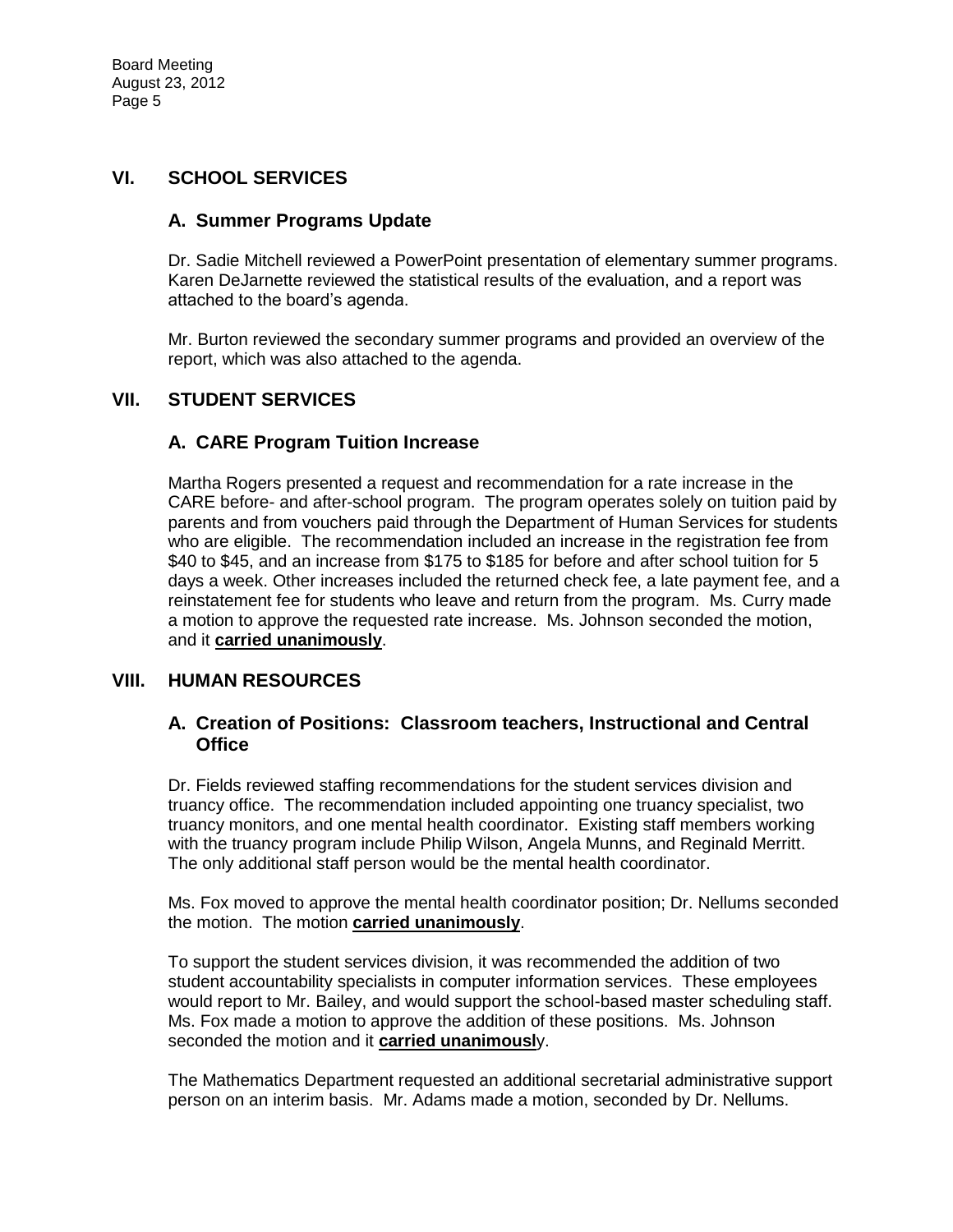Ms. Fox spoke in opposition to the additional of a clerical support position at this time; Mr. Armstrong suggested waiting until a survey is completed to determine if existing staff is being utilized fully and whether additional positions are necessary. The motion and second were withdrawn. No action was taken.

The administration requested the addition of two interim elementary education supervisors to work with Dr. Mitchell in the school services division. Dr. Mitchell made a brief presentation in support of the request. Dr. Nellums made a motion to approve the recommendation. Mr. Armstrong seconded the motion, and it **passed unanimously**.

Lori Altschul presented a recommendation for employment of seven Gifted & Talented teachers at both elementary and secondary level. Ms. Fox made a motion to ratify the recommended positions; Ms. Curry seconded the motion. It **carried unanimously**.

## **B. Personnel Changes**

Routine personnel changes were provided in the board's agenda. Ms. Fox moved to approve; Dr. Nellums seconded the motion. It **carried unanimously**.

In addition, Mr. Hartz requested the addition of one position not previously included in the agenda: school psychology specialist, Marie Lopez. As part of the agenda, the administration recommended Anna Lloyd as assistant principal at Fulbright Elementary and Alicia Troutman as assistant principal at Mabelvale Middle School. Ms. Fox moved to approve the recommendations for personnel appointments. Ms. Curry seconded the motion, and it **carried unanimously**.

## **FINANCIAL STATEMENTS**

The monthly financial statements were provided as part of the board's agenda. Mr. Bailey responded to questions.

## **IX. CLOSING REMARKS**

Mr. Carreiro closed with a recap of upcoming meetings currently scheduled:

- Budget workshop Thursday, August 30, 5:30
- Parent Academy Saturday, August 25, at Parkview
- PTA Council meeting on September 11, 11:30 a.m.
- Agenda Meeting on Thursday, September 13
- Middle School Open Houses, September 13
- Elementary School Open Houses, September 6
- Election day for Zones 6 and 7, September 18
- OK Program at Dunbar Middle School, August 25